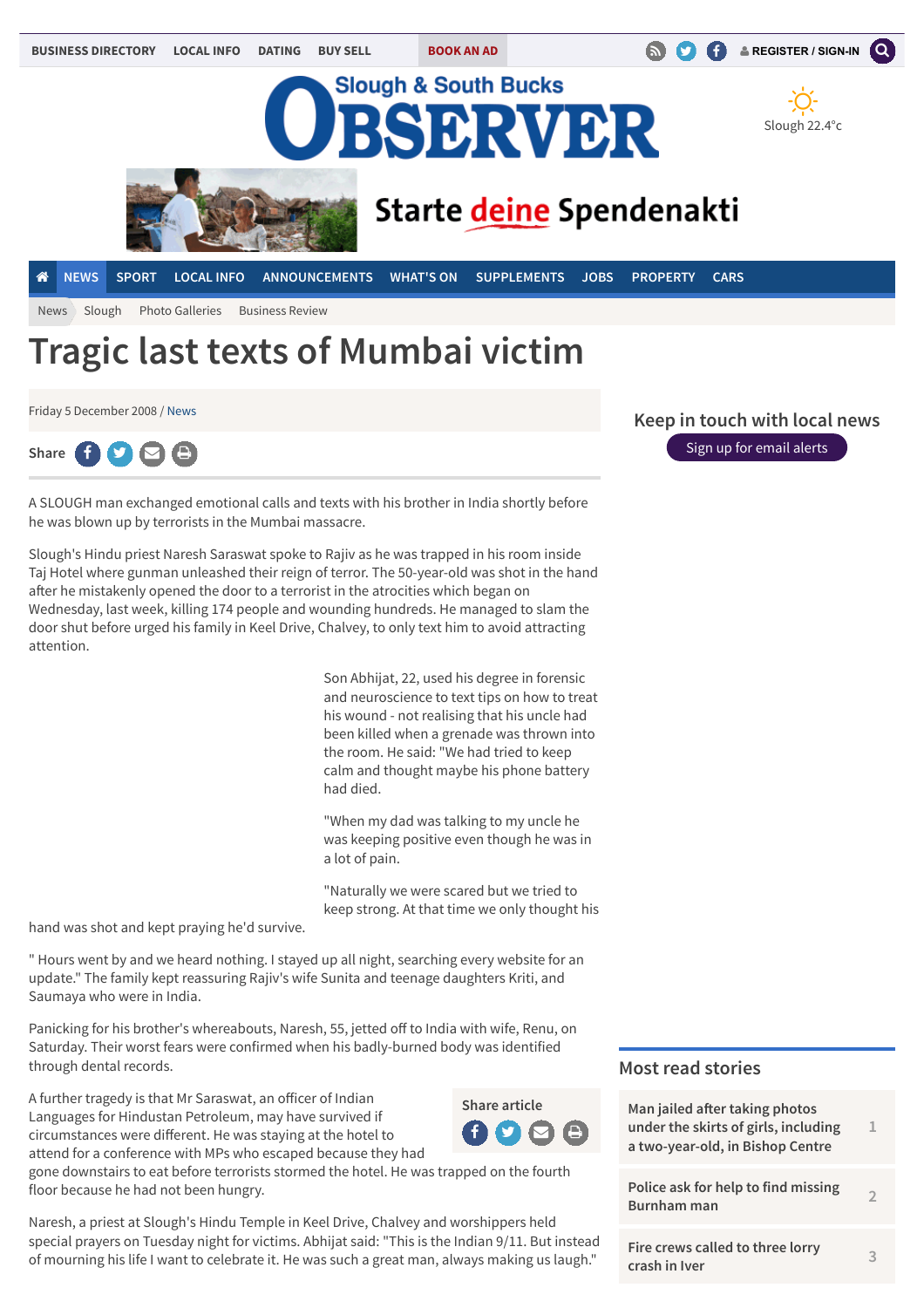## **Promoted Stories**



**[Charles Salvador, aka Charles](http://www.ozy.com/rising-stars-and-provocateurs/the-most-violent-prisoner-in-britain/39950?utm_source=Outbrain&utm_medium=CPC&utm_campaign=INTL%20-%20All%20Clicks%20ALL%20Devices) Bronson, the Most Violent Prisoner in Britain** *(OZY)*



**[30 People That Chose The Perfect](http://runt-of-the-web.com/ironic-mugshots?utm_source=outbrain&utm_medium=referral&utm_campaign=outbrainglobal) Shirts To Get Arrested In** *(Runt of the Web)*



**[My Irish grandfather went from](http://www.irishcentral.com/roots/ancestry/My-Irish-grandfather-went-from-poverty-to-a-dangerous-orphanage-he-emerged-a-great-man.html) poverty to a dangerous orphanage; he emerged a great…** *(IrishCentral)*



**[At Sandra Bland's Funeral,](http://www.nytimes.com/2015/07/27/opinion/charles-blow-at-sandra-blands-funeral-celebration-and-defiance.html?WT.mc_id=2015-AUGUST-OTB-INTL_AUD_DEV-0801-0831&WT.mc_ev=click&ad-keywords=IntlAudDev) Celebration and Defiance** *(The New York Times)*

[Recommended by](http://www.sloughobserver.co.uk/news/13430141.Tragic_last_texts_of_Mumbai_victim/#) **Qutbrain** 

# **Popular Articles Today**



**Man jailed afer taking photos under the skirts of [girls, including a two-year](http://uatu.newsquestdigital.co.uk/click2.php?f=13430141&t=13581305&r=0&s=1051&p=1&v=pop&n=6)old, in Bishop Centre**



**[Fire crews called to three](http://uatu.newsquestdigital.co.uk/click2.php?f=13430141&t=13580064&r=0&s=1051&p=2&v=pop&n=6) lorry crash in Iver**



**[Police ask for help to find](http://uatu.newsquestdigital.co.uk/click2.php?f=13430141&t=13581252&r=0&s=1051&p=3&v=pop&n=6) missing Burnham man**



**[Three arrested a](http://uatu.newsquestdigital.co.uk/click2.php?f=13430141&t=13520753&r=0&s=1051&p=5&v=pop&n=6)fer group attack in Slough**



**[20-year-old man arrested in](http://uatu.newsquestdigital.co.uk/click2.php?f=13430141&t=13576384&r=0&s=1051&p=4&v=pop&n=6) connection with attempted burglary**



**[One man theatre show](http://uatu.newsquestdigital.co.uk/click2.php?f=13430141&t=13578402&r=0&s=1051&p=6&v=pop&n=6) coming to two Slough libraries**

| 20-year-old man arrested in<br>connection with attempted<br>burglary                  | 4  |
|---------------------------------------------------------------------------------------|----|
| One man theatre show coming to<br>two Slough libraries                                | 5  |
| Slough man sentenced to six<br>months in prison for assault and<br>drug offences      | 6  |
| Man sentenced to life after raping<br>boy                                             | 7  |
| Three arrested after group attack<br>in Slough                                        | 8  |
| Man charged and three others<br>arrested for burglary and car thefts                  | 9  |
| Tom Cruise's former doctor 'has<br>ruined house' in Slough leaving<br>landlord fuming | 10 |
| Load more stories                                                                     |    |

## **[FEATURED JOBS](http://www.sloughobserver.co.uk/jobs/)** ∠∠ [Get local job alerts straight to your inbox](http://www.sloughobserver.co.uk/jobs/)  $\bullet$

### **[Drivers & Passenger](http://www.sloughobserver.co.uk/jobs/advert/J8G2QB685Q2Y5WXN1QL/Drivers___Passenger_assistants-Reading/?ref=fj) assistants**

Reading Salary not specified